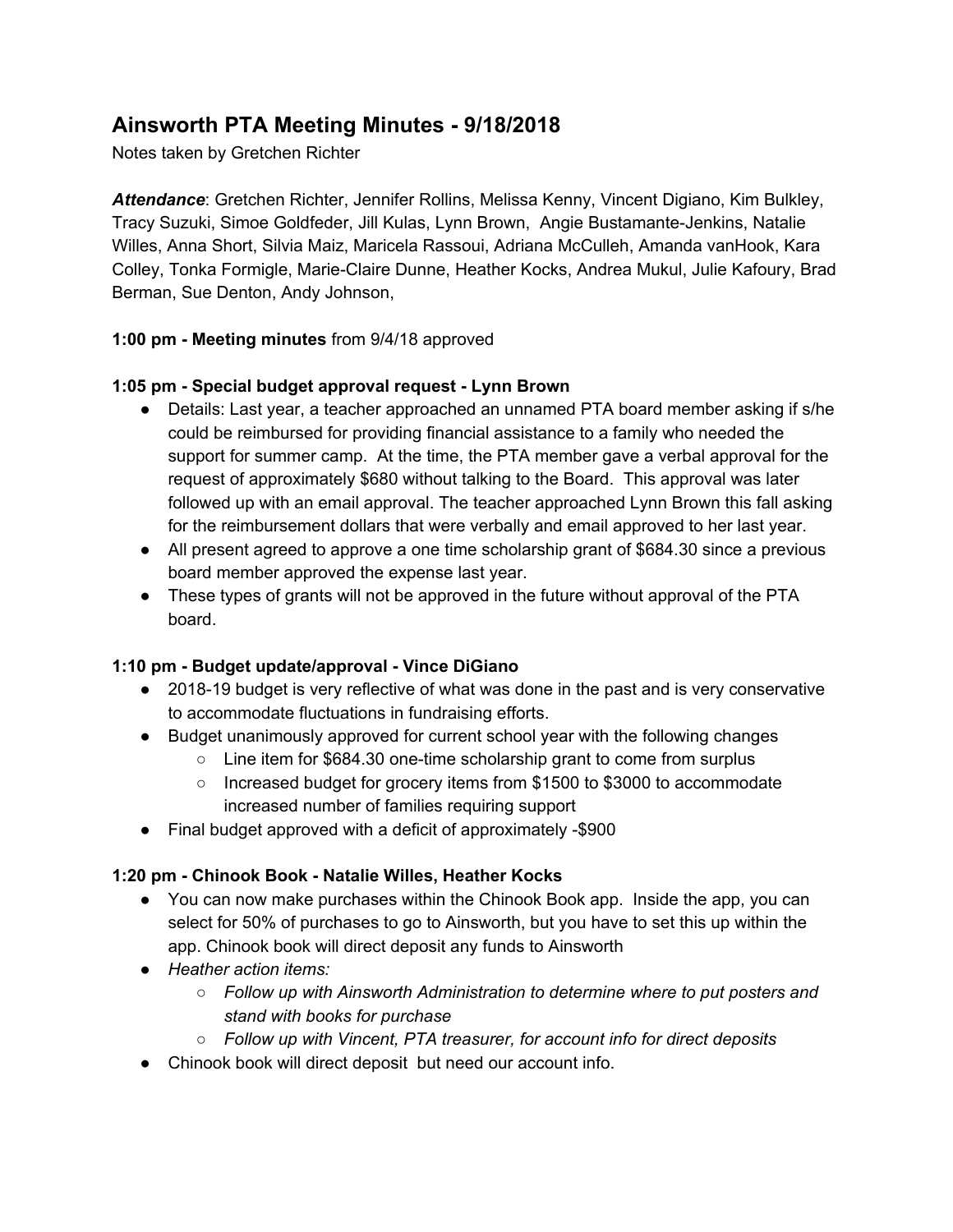## **1:25 pm - Grounds maintenance update - Amanda Van Hook and Adrianna McCulloch**

- \$1250 for grounds maintenance to include annex and main campus. Service will extend 7 mos, June through January, and be performed weekly to include leaf clean up, pruning, watering, and clearing green space of fallen branches.
- Balance of \$250 can be used for any special beautification projects.
- An additional \$750 is allocated for the Greenspace and \$150 for earth day

#### **1:30 pm - Room parent questions - Sue Denton**

- Sue will act as the point person if a room parent is approached about the \$500/grade budget allocation and communicate this to the room parents.
- Need to develop a system where school-wide written communications are translated into spanish (for ex News and Notes and Room Parent emails)
- *● Action Item: Jill, Lynn and Sue will work together to determine people and process involved in meeting translation needs*

#### **1:40 pm - Boon Supply fundraiser - Kim Bulkley**

- Boon Supply is a company bought by Serena and Lilly founder as a way for schools to raise money. 50% of all items purchased go to the PTA foundation.
- Shop online for housewares, jewelry, totes etc and Boon Supply will cut a check at the end of the predetermined "fundraising period"
- All present agreed that this is a great option to try. Kim agrees to be the point person to set up and communicate out to the Ainsworth community.

#### **1:50 pm - Cutlery for lunch - Kara Colley**

- Objective is to replace plastic silverware in lunchroom with metal silverware to reduce waste. This was tried in the past, but many utensils were thrown in the trash as kids emptied their lunch trays.
- Kitchen staff confirmed that they currently have the capacity to wash and store utensils
- Likely need to have consistent lunch-room parent volunteers to make sure that the silverware does not get thrown away.
- Adrianna has a contact that may provide free utensils
- *● Action Item: Natalie will follow up with Kara, Andy, Adrianna, and Sue to determine next steps*

#### **2:00 pm - Garden tour**

- Still need someone to chair
- Dates are flexible and TBD

#### **2:05 - Website Traffic and Back to School night - Lynn Brown**

- Website traffic is very low compared to where we were last year in regards to Chinook books, buckaroo, school directories,
- Noah to send an individual email regarding the back to school packet